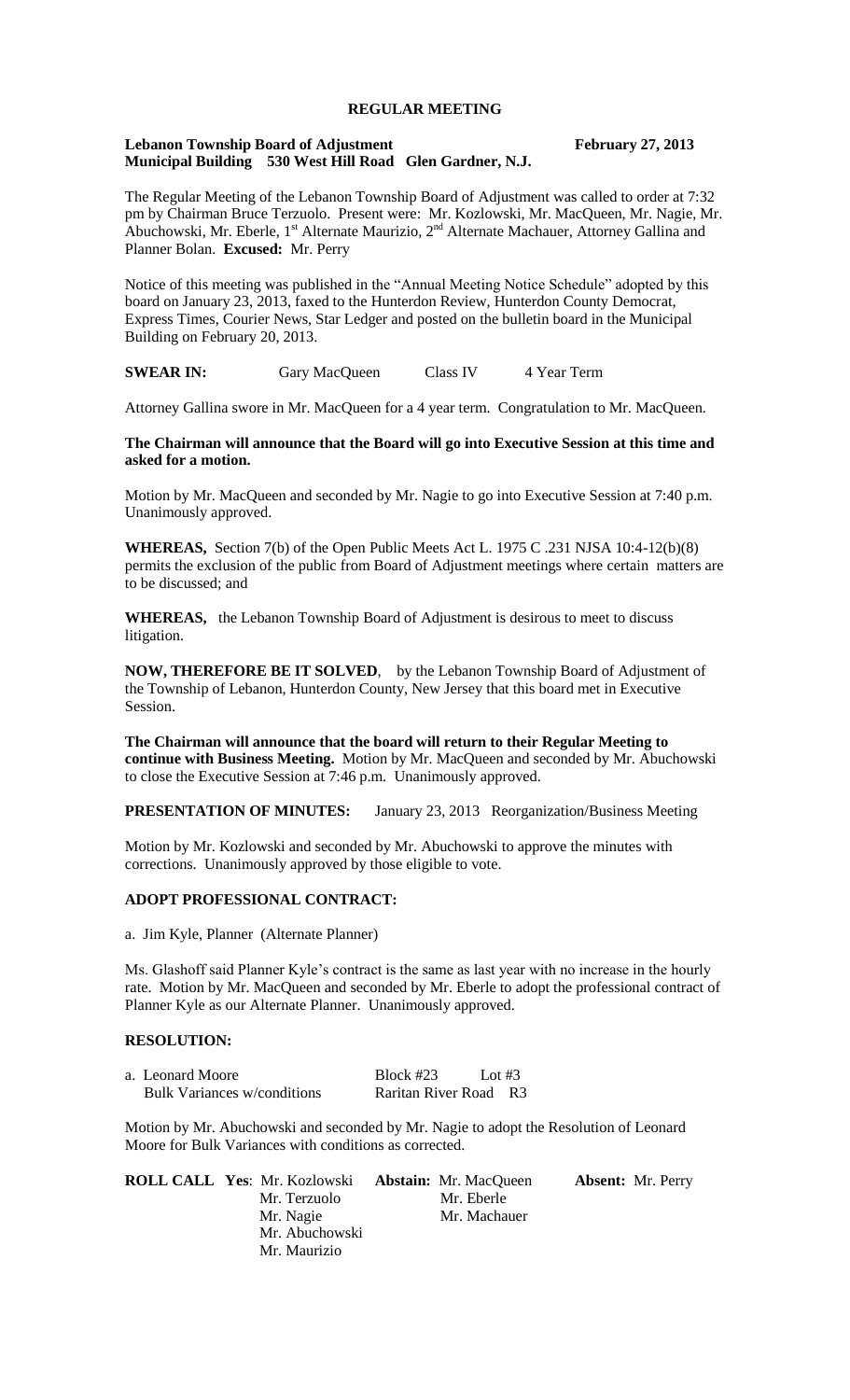#### **Lebanon Township Board of Adjustment February 27, 2013 Page 2**

**NEW BUSINESS:**

Carol & John Jindracek Block #37 Lot #37 419 Little Brook Road Little Brook Road R5 Glen Gardner, N.J. 08826

# **(Letter from Attorney Gallina)**

**PUBLIC HEARING** Bulk Variances Section 400 4:1 Schedule I

Carol & John Jindracek were both present to make a presentation to the board. Attorney Gallina announced that all the notices are in order and the board can proceed with the public hearing. The following items were marked into evidence: **A1**-Taxes Paid, **A2-**Certified List of Property Owners and Utilities, **A3-**Affadavit of Proof of Service, **A4-**POD Slips, **A5**-Notice to Property Owners, **A6-**H.C. Planning Board Letter dated 2/12/2013, **A7**-Zoning Permit, **A8**-Notice in Newspaper, **A9**-H.C. Soil Conservation District Letter dated 12/16/2012.

Attorney Gallina had both applicant's sworn in at this time. Ms. Jindracek said they have lived in their home for 9 years. They had no prior knowledge to any variances being needed. They had a title search done before purchasing the home and were not told of any issues at that time. Ms. Jindracek said they now have a buyer for their home who is waiting on the results of this hearing. They were also unaware that there were open permits regarding the addition. Attorney Gallina asked how did the buyers find out about the problem. Ms Glashoff said she received a call from the buyers asking if there were any open permits on the property. Ms. Glashoff contacted Charlie Rogers –Construction Official and was informed that the addition had only had a foundation inspection and a framing inspection. Also, a permit for the septic system was taken out but never had any inspections. Attorney Gallina asked if it was for the addition and garage. Ms. Jindracek said she didn't know about the garage. Attorney Gallina asked Ms. Jindracek if a permit was only issued for the addition but not for the garage. Ms. Jindracek said yes as far as she knows. Attorney Gallina asked Ms. Jindracek to tell the board about the property. Ms. Jindracek said the property is .63 acres. The addition was for a master bedroom and bath. A wall was knocked down to make the living room larger. The house is a one story ranch. Attorney Gallina asked if they have had any complaints since owning the property. Ms. Jindracek said no.

Mr. Jindracek concurred with his wife's testimony regarding the addition and the garage. Attorney Gallina referring to the title search that it only pertains to any liens or discrepancies to the property not building permits. Attorney Gallina asked the Jindracek's if keeping everything the way it is, would it be a detriment to the neighbors. Ms. Jindracek said no. At the conclusion of Ms. Jindracek testimony, Chairman Terzuolo asked if the board had questions of the witness. Mr. Machauer noted that there is a water line that goes through the property and moving the garage within the building envelope would not work. Mr. Machauer asked Ms. Jindracek if she knew when the garage was built. Ms. Jindracek said the garage was there prior to Mr. English buying the property. Mr. Maurizio said he visited the site and the neighbor property is all wooded which goes right up to where the garage is located. Mr. Eberle asked if the variances were not granted it would mess up the buyers purchasing the property. Ms. Jindracek said yes. Mr. MacQueen noted that the block wall where the planters are located are partially on the applicant's property.

Ms. Glashoff asked if she could say something. Chairman Terzuolo asked if she was going to give testimony. Ms. Glashoff said yes and was sworn in. Ms. Glashoff informed the board after she got the initial phone call, she contacted Construction Official Charlie Rogers. Mr. Rogers went over to the property to do a visual inspection. The County Board of Health was notified since they had never finalized the septic. Ms. Glashoff said she wanted the board to be aware that the final inspections for the addition and septic have now be taken care of. All Mr. Rogers was able to do was a site inspection from a construction stand point only. Ms. Glashoff said permits were obtained for the addition and a foundation inspection and framing inspection was done and that was the end of it. Also, the permit for the septic was also obtained but no inspection had ever been done by the County. There were no questions of the witness by the board or public.

Chairman Terzuolo asked if the Planner had any testimony. Planner Bolan was sworn in at this time. Planner Bolan said he visited the property, also looked at the adjoining property. The applicant's property is non-conforming, long, narrow, lacking in frontage and lot width. Also, the adjoining neighbor's property is also non-conforming, lacking in frontage and lot width.

### **Lebanon Township Board of Adjustment**